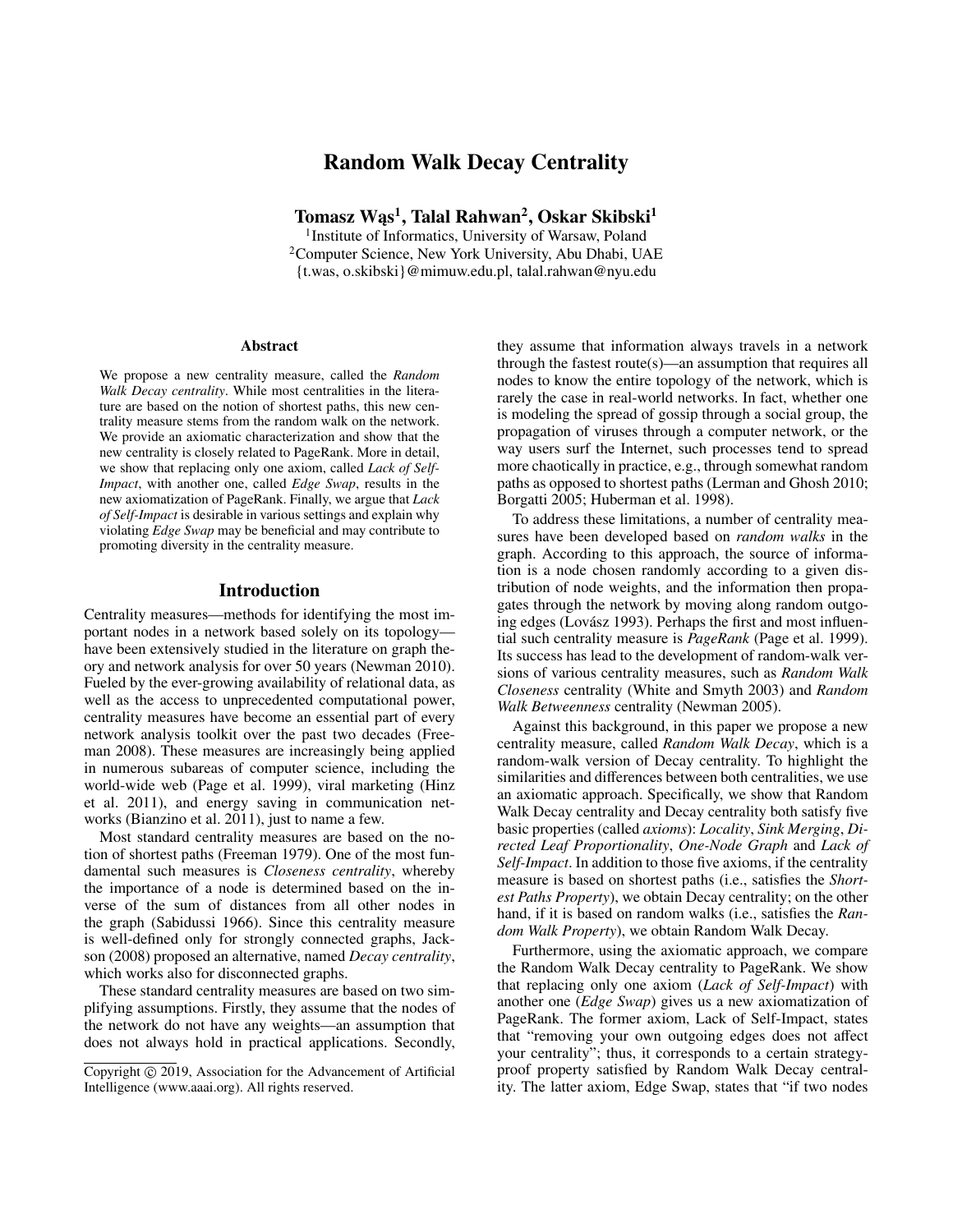have the same centralities and the same number of outgoing edges, then we can swap one of their edges without affecting their centralities"; thus, violating this axiom allows Random Walk Decay centrality to promote diversity of incoming edges. In result, we argue that Random Walk Decay centrality has properties violated by PageRank which can be found desirable in various setting.

## Preliminaries

In this section, we introduce basic notations and definitions.

Graphs: In this paper, we consider directed multigraphs.<sup>1</sup> A *(multi)graph* is an ordered pair,  $G = (V, E)$ , where *V* is the set of nodes and  $E \subseteq V \times V$  is the multiset of directed edges. We will use  $\sqcup$  and – to denote multiset union and difference, respectively. For graph *G*, the sets of nodes and edges are denoted by  $V(G)$  and  $E(G)$ , respectively.

Furthermore, we associate with each node *v* a nonnegative weight, denoted by  $\beta(v)$ . For  $v \in V(G)$  by  $\delta_v$  we denote the particular vector of node weights  $\beta$  such that  $\delta_v(v) = 1$  and  $\delta_v(u) = 0$  for every  $u \in V(G) \setminus \{v\}$ . The sum of weights of all nodes in a graph *G* will be denoted by  $\beta(G)$ .

An edge (*u*, *<sup>v</sup>*) is an outgoing edge for the node *<sup>u</sup>* and an incoming edge for node *v*. If *u* = *v*, this edge is called a *loop*. The multiset of outgoing edges for *v* is denoted by  $\Gamma_G^+(v)$ . Analogously, the multiset of incoming edges for *v* is denoted by  $\Gamma_G^-(v)$ . Moreover, we define  $\Gamma_G^{\pm}(v) = \Gamma_G^+(v) \sqcup \Gamma_G^-(v)$ . A node without outgoing edges is called a *sink*. A node without incoming and outgoing edges is *isolated*.

A *walk*,  $p = (v_1, \ldots, v_k)$  is an ordered sequence of nodes such that  $(v_i, v_{i+1}) \in E$  for every  $i \in \{1, ..., k-1\}$ . A (simple) path is a walk in which all nodes (except possibly the first *path* is a walk in which all nodes (except possibly the first and the last one) are distinct. A (simple) *cycle* is a path such that  $v_1 = v_k$ . The length of a *walk* is the length of the sequence minus one. If there exists a walk that starts in *u* and ends in *v*, then *u* is called a *predecessor* of node *v*. The set of all predecessors of node *v* is denoted by  $P_G(v)$ .

A graph is *strongly connected* if there exists at least one path between any two nodes. A graph is *(weakly) connected* if there exists at least one path between any two nodes if we treat it as an undirected graph.

The graph obtained from *G* with node weights  $\beta$  by merging node *u* with node *v* is denoted by  $M_{u\rightarrow v}(G, \beta)$ . Formally:

$$
M_{u\to v}(G,\beta)=(V(G)\setminus\{u\},E(G)-\Gamma_G^{\pm}(u)\sqcup E',\beta'),
$$

where  $E' = \bigsqcup_{(u,w)\in E(G)} \{(v,w)\} \cup \bigsqcup_{(w,u)\in E(G)} \{(w,v)\}$  and  $B'(w) = B(w)$  for  $w \in V \setminus \{u, v\}$ Also, for graph *G* and multiset of edges  $E'$ , we define  $\beta(v) = \beta(v) + \overline{\beta(u)}$ , and  $\beta'(w) = \beta(w)$  for  $w \in V \setminus \{u, v\}$ .<br>Iso for graph G and multiset of edges  $F'$  we define  $G + E' = (\overline{V}(G), E(G) \sqcup E')$  and  $G - E' = (V(G), E(G) - E')$ .<br>We say that two graphs  $G/G'$  overlap on  $S$  if  $V(G) \cap$ 

We say that two graphs, *G*, *G'*, overlap on *S* if  $V(G) \cap G'$  = *S*. If  $V(G) \cap V(G') = \emptyset$  then *G* and *G'* do not  $V(G') = S$ . If  $V(G) \cap V(G') = \emptyset$ , then *G* and *G'* do not overlap, and are said to be *disjoint*. The sum of two graphs along with their node weights is defined as:

$$
(G,\beta) + (G',\beta') = ((V(G) \cup V(G'),E(G) \sqcup E(G')), \beta''),
$$

where  $\beta''(v) = \beta(v) + \beta'(v)$  for  $v \in V(G) \cap V(G')$ ,  $\beta''(v) = \beta(v)$ <br>for  $v \in V(G) \setminus V(G')$  and  $\beta''(v) = \beta'(v)$  for  $v \in V(G') \setminus V(G)$ for  $v \in V(G) \setminus V(G')$  and  $\beta''(v) = \beta'(v)$  for  $v \in V(G') \setminus V(G)$ .

Centrality measures: A *centrality measure*, *F*, is a function that assigns to every node, *v*, in every graph, *G*, a real value reflecting the importance of *v* in *G*.

Freeman (1979) in his seminal work identified three centrality measures that capture different aspects of a node in the graph. The most basic one, called the *Degree centrality*, assesses a node by the number of its edges. For directed graphs, both In- and Out-Degree centralities are considered. The other two centrality measures focus on the shortest paths in the graph. Specifically, the *Betweenness centrality* evaluates a node, *v*, based on the proportion of shortest paths (between any two other nodes) to which  $\nu$  belongs. In contrast, the *Closeness centrality*, originally proposed by Sabidussi (1966), identifies the nodes that are closest to all other nodes, and that is by computing the inverse of the sum of distances to other nodes in the graph:

$$
C_{\nu}(G) = \frac{1}{\sum_{u \in V(G) \setminus \{v\}} dist(u, v)},
$$

where  $dist(u, v)$  is the distance from *u* to *v* defined as the length of a shortest path from *u* to *v* length of a shortest path from *u* to *v*.

The Closeness centrality is well-defined only for strongly connected graphs. To address this shortcoming, Jackson (2008) proposed an alternative, called *Decay centrality*:

$$
Y_{\nu}(G)=\sum_{u\in V(G)\setminus\{\nu\}}a^{dist(u,\nu)},
$$

for a *decay parameter*  $a \in (0, 1)$ . Here, if we treat a as the probability of a successful move from one node to another via an edge, then Decay centrality can be interpreted as the expected number of nodes that can reach *v* via shortest paths.

Personalized centrality measures: Most standard centrality measures were proposed for graphs without weights of nodes. However, they can usually be easily adapted to this richer setting (Koschützki et al. 2005). In this context, we define the *personalized Decay centrality* as follows:

$$
Y_{\nu}(G,\beta) = \sum_{u \in V(G)} \beta(u) \cdot a^{dist(u,v)}.
$$
 (1)

The personalized Decay centrality introduces two modifications to the original definition. Firstly, the contribution of a node *u* to the centrality of *v* (i.e.,  $a^{dist(u,v)}$ ) is now multiplied by the weight of *u*. Secondly, we now sum over all nodes ( $\sum_{u \in V}$ ), rather than over all nodes other than *v* ( $\sum_{u \in V \setminus \{v\}}$ ). To understand the rationale behind this latter modification, consider an extreme scenario in which only a single node, say *v*, has a positive weight. Here, if we sum over all nodes other than  $\nu$ , then any node with a connection to  $\nu$  would have a positive centrality, whereas *v* itself would have a centrality equal to zero, as all nodes not connected to *v*—a rather unintuitive outcome in most interpretations of node weights.

An important personalized centrality measure is *PageRank* (Page et al. 1999). This measure is defined by the following recursive formula:

$$
PR_{\nu}(G,\beta) = a \cdot \left(\sum_{(u,v)\in \Gamma_G^-(v)} \frac{PR_u(G,\beta)}{|\Gamma_G^+(u)|}\right) + \beta(v),\tag{2}
$$

<sup>&</sup>lt;sup>1</sup>Multigraphs can be interpreted as edge-weighted graphs where weights of edges are natural numbers. The results of this paper easily translate to arbitrary edge-weighted graphs. However, for clarity of presentation, we limit ourselves to multigraphs.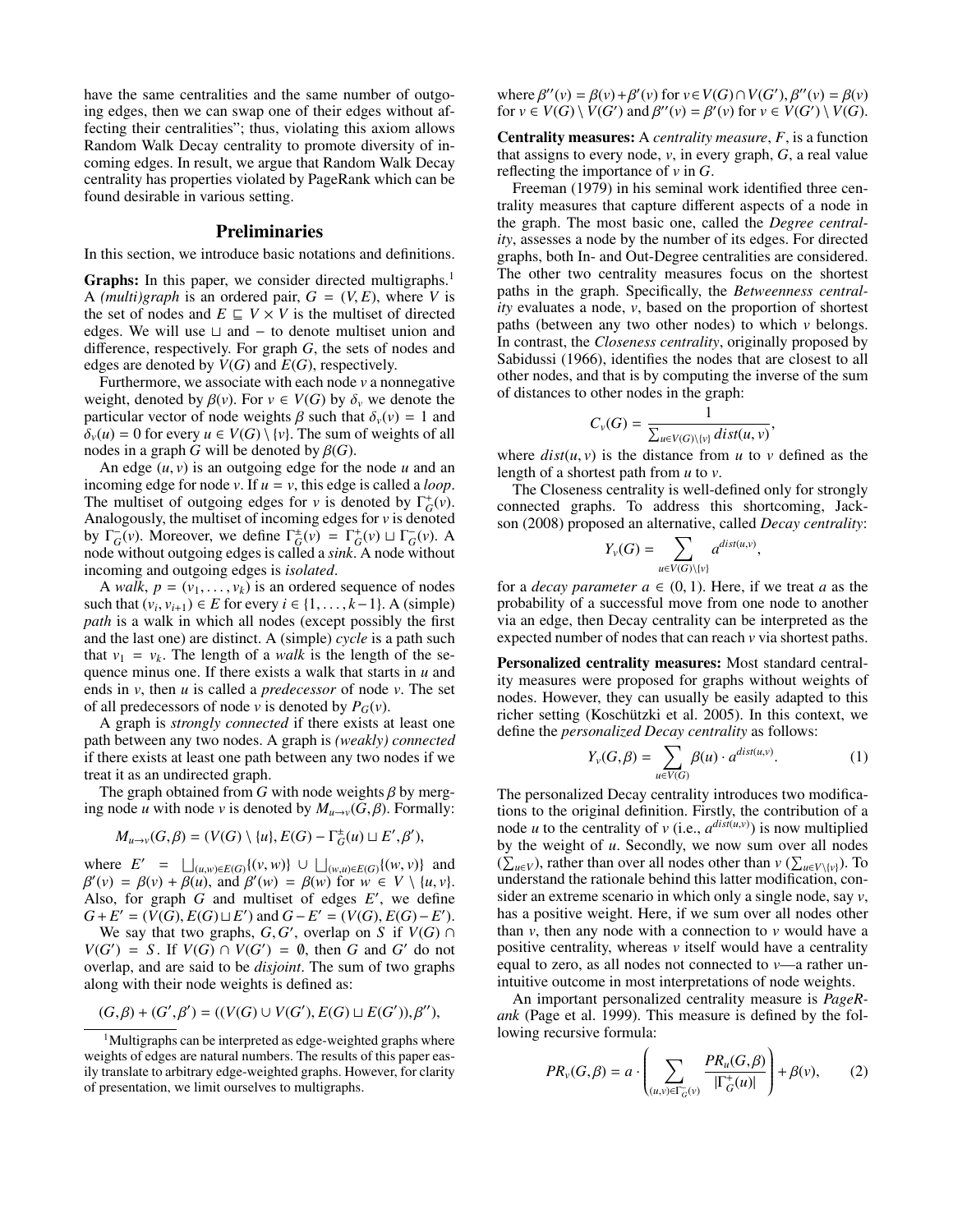for a parameter  $a \in (0, 1)$ . Since we assume multiple edges between two nodes, then node *u* may appear multiple times on the right-hand side of the equation. It has been proven that, for a fixed *a*, this formula uniquely characterizes a centrality measure (see, e.g., Bianchini, Gori, and Scarselli 2005).

# Random Walk Decay Centrality

In this paper, we propose a new centrality measure that is based on the notion of a *random walk* on a graph. The *random walk* is defined in the following way (Lovász 1993):

- at the beginning (at moment  $t = 0$ ), we choose one node according to the distribution of node weights;
- in the *k*-th step (at moment  $t = k$ , for  $k \ge 1$ ), while in node *u*, we choose one of the outgoing edges of *u*, say  $(u, v) \in \Gamma_G^+(u)$ , uniformly at random, and move along this edge to node *v* edge to node *v*.

Formally, the random walk is a sequence of random nodes  $w = (w(0), w(1), \dots)$  that is a Markov chain, defined through its initial distribution, i.e.,

$$
\mathbb{P}_{G,\beta}(w(0)=v)=\beta(v)/\beta(G),
$$

and a transition matrix  $M = (p_G(u, v))_{u, v \in V}$  where the probability of moving from node *u* to node *v*, denoted by  $p_G(u, v)$ , is the number of edges from *u* to *v* divided by the number of all outgoing edges from *u*:

$$
p_G(u, v) = |\{(u, v) \in \Gamma_G^+(u)\}| / |\Gamma_G^+(u)|. \tag{3}
$$

To deal with the fact that sinks would break the infinite walk, we assume that—besides the nodes of the graph there exists one additional "terminal" absorbing state *e* to which we move from all sinks in the graph. Formally, we have  $p_G(u, e) = 1$  if *u* is a sink,  $p_G(u, e) = 0$  otherwise, and  $p_G(e, e) = 1$ . In result, we can think of the random walk as the set of all possible infinite walks on the graph, each associated with its probability.

Example 1. *Consider the random walk on the graph from Figure 1. The random walk starts in node u or node w, because these are the only nodes with non-zero weights. From node u, the walk moves to v with probability* <sup>2</sup>/3*, and stays in u with probability* <sup>1</sup>/3*. From node w, the walk moves either to v or to t, both with probability* <sup>1</sup>/2*. From node v, the walk always moves to w. Node t is a sink, so from t the walk moves to the absorbing state e and loops therein. Consequently, the probabilities of the di*ff*erent combinations of the first four nodes in the walk are as follows:*

$$
\begin{array}{c|c|c|c} 1/54 & (u, u, u, u, \ldots) & 1/8 & (w, v, w, v, \ldots) \\ 1/27 & (u, u, u, v, \ldots) & 1/8 & (w, v, w, t, \ldots) \\ 1/9 & (u, u, v, w, \ldots) & 1/4 & (w, t, e, e, \ldots) \\ 1/6 & (u, v, w, v, \ldots) & & \\ 1/6 & (u, v, w, t, \ldots) & & \end{array}
$$

 $1/6$  (*u*, *v*, *w*, *t* . . . )<br>Let us introduce some additional terminology. For node  $v \in V(G)$ , we will consider the probability that it will be visited for the *k*-th time in moment *t*. We will call it *k*-th *visiting probability* in moment *t* and denote it by  $VP^{\nu}_{G,\beta}(t, k)$ :

$$
VP_{G,\beta}^{\nu}(t,k) = \mathbb{P}_{G,\beta}(w(t) = \nu, |\{s \le t : w(s) = \nu\}| = k). \tag{4}
$$



Figure 1: A sample graph. The weight of every grey nodes is 1, while the weight of every white node is 0.

Now, we say that a centrality measure is a *random walk centrality* if it depends solely on the node's *visiting probabilities*.

*Random Walk Property (RWP): For every two graphs G, G'* with node weights  $\beta$ ,  $\beta'$  such that  $\beta(G) = \beta'(G')$ <br>and node  $v \in V(G) \cap V(G')$  if  $VP^v$ , (t k) =  $VP^v$ , (t k) *and node*  $v \in V(G) \cap V(G')$ , if  $VP_{G,\beta}^v(t, k) = VP_{G',\beta'}^v(t, k)$ <br>for every  $t, k \in \mathbb{N}$ , then  $E(G, \beta) = E(G', \beta')$ *for every t*,  $k \in \mathbb{N}$ , then  $F_v(G, \beta) = F_v(G', \beta')$ .

Example 2. *Consider again the random walk on the graph from Figure 1. Here,*  $VP_{G,\beta}^{\nu}(t, k)$  *equals:*<br> $h \geq 0$  *a d* 

| $k \setminus t$                                                               |          | $\sim 1$       | 2   | 3            | 4    | 5              | 6.                                                                                       |
|-------------------------------------------------------------------------------|----------|----------------|-----|--------------|------|----------------|------------------------------------------------------------------------------------------|
| $\mathbb{R}^n$                                                                | $\theta$ | 7/12           | 1/9 | 1/27         | 1/81 | $\sqrt{1/243}$ | 1/729                                                                                    |
| 2                                                                             | 0        | $\overline{0}$ | 0   | 7/24         | 1/18 | 1/54           | 1/162                                                                                    |
| 3 <sup>1</sup>                                                                |          |                | 0   | $\mathbf{0}$ | 0    | 7/48           | 1/36                                                                                     |
|                                                                               |          |                |     |              |      |                | In more detail, we clearly have $VP_{G,\beta}^v(t,k) = 0$ if $t < k$ .                   |
| Furthermore, $VP_{G,\beta}^{\nu}(1,1) = 1/2 \cdot 2/3 + 1/2 \cdot 1/2$ which  |          |                |     |              |      |                |                                                                                          |
| corresponds to walks $(u, v, \dots)$ and $(w, v, \dots)$ . Additionally,      |          |                |     |              |      |                |                                                                                          |
| $VP_{G,B}^v(t,1) = 1/2 \cdot 1/3^{t-1} \cdot 2/3$ for $t > 1$ because we have |          |                |     |              |      |                |                                                                                          |
| to start at u and loop for $t-1$ times there in order to enter                |          |                |     |              |      |                |                                                                                          |
| node v for the first time at moment $t > 1$ . Finally, we have                |          |                |     |              |      |                |                                                                                          |
|                                                                               |          |                |     |              |      |                | $VP_{G,\beta}^{\nu}(t,k) = 1/2 \cdot VP_{G,\beta}^{\nu}(t-2,k-1)$ for $t, k > 1$ because |
| we may only return back to $v$ in two steps, which happens                    |          |                |     |              |      |                |                                                                                          |

Random walk centrality measures evaluate the nodes in a given graph by analyzing different properties of the random walk. For instance, *Random Walk Closeness centrality* is defined as the inverse of the expected time needed for the random walk to reach a specific node for the first time (White and Smyth 2003). Formally, for every graph *G* and every node *v* ∈  $V(G)$ :

$$
RWC_v(G,\beta) = 1/\left(\sum_{t=0}^{\infty} t \cdot VP_{G,\beta}^v(t,1)\right).
$$
 (5)

The Random Walk Closeness centrality suffers for several problems of its original—the Closeness centrality. In particular, if there exists a node with non-zero weight from which *v* cannot be reached, then the centrality of *v* equals zero.

In this paper, we propose the following centrality measure, which is a translation of the Decay centrality (Jackson 2008) to the random walk model.

Definition 1. Random Walk Decay centrality *is a centrality measure defined for every graph, G, and every node, v* ∈ *V*(*G*)*, as:*

$$
RWD_v(G,\beta) = \beta(G) \cdot \sum_{t=0}^{\infty} a^t \cdot VP_{G,\beta}^v(t,1),\tag{6}
$$

*for a* decay parameter  $a \in (0, 1)$ *.* 

*with probability* <sup>1</sup>/2*.*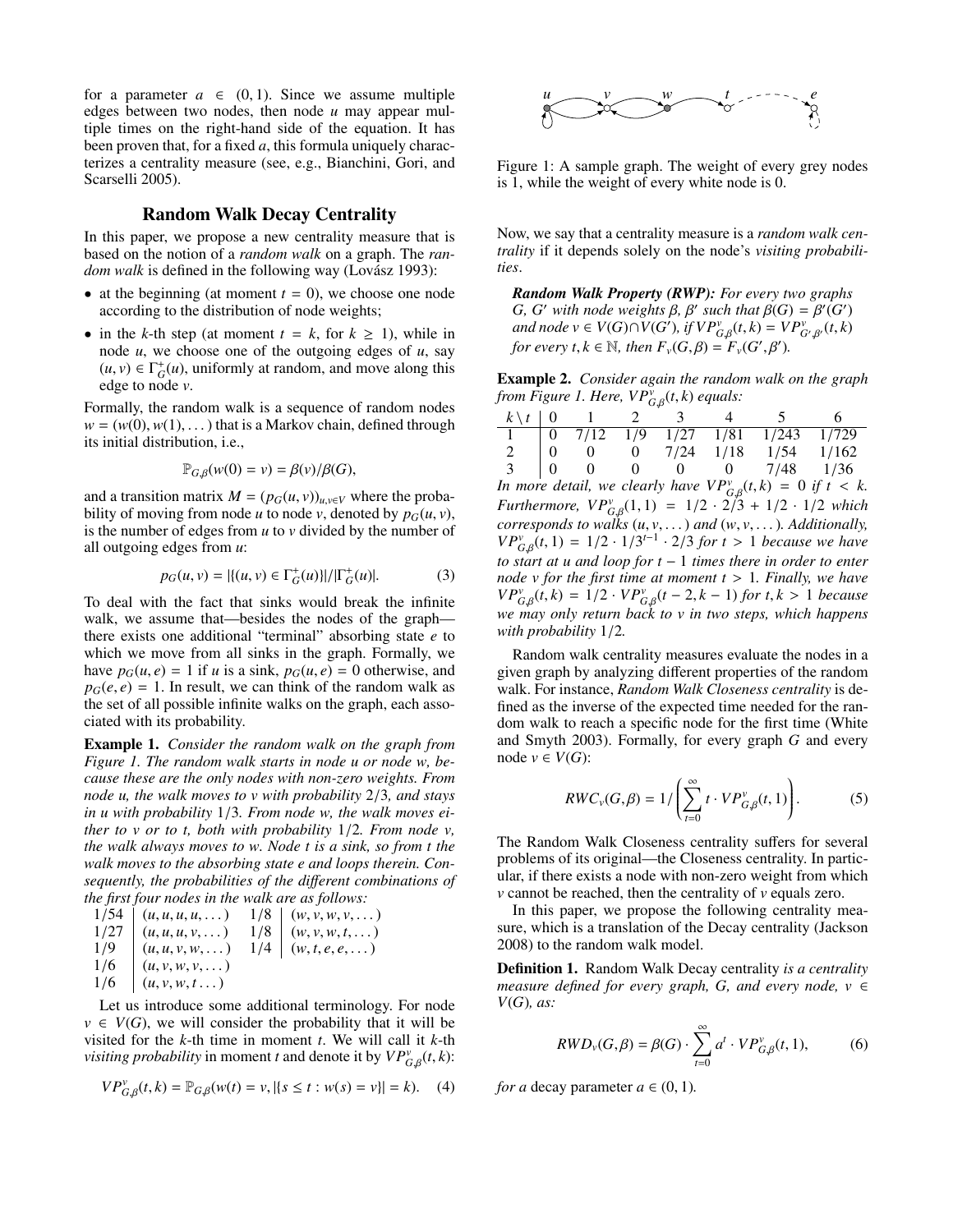Let us explain this formula. For node *v* and moment *t*,  $VP_{G,\beta}^{\nu}(t, 1)$  is the probability that node *v* will be reached by the random walk at moment *t* for the first time. If we assume the random walk at moment *t* for the first time. If we assume, as in the interpretation of the Decay centrality, that each step succeeds with probability *a*, then  $a^t \cdot VP_{G,\beta}^v(t, 1)$  is the proba-<br>bility of reaching the node y successfully. This expression is bility of reaching the node *v* successfully. This expression is summed over all possible moments,  $t > 0$ . Finally, the whole expression is multiplied by  $\beta(G)$ . This is because each node *u*, is a starting point with probability  $\beta(u)/\beta(G)$ . Thus, by multiplying the sum by  $\beta(G)$ , the random walk that starts from node *u* is considered with the weight  $\beta(u)$ , just as in the personalized Decay centrality (Eq. (1)). To put it differently, the Random Walk Decay measures the probability of reaching a node by the random walk assuming a constant probability,  $(1 - a)$ , of breaking the walk.

Example 3. *Let us compute the Random Walk Decay centrality for node v in the graph from Figure 1. Based on Example 2 we get:*

$$
RWD_v(G,\beta) = 2\left(\frac{7a}{12} + \frac{a^2}{9} + \frac{a^3}{27} + \dots\right) = \frac{21a - 7a^2 + 18}{6(3-a)}
$$

*For a* =  $1/2$  *we get RWD<sub><i>v*</sub></sub>(*G*,  $\beta$ ) = 214/105*. Similar calculations show that*  $RWD_u(G, \beta) = 1/2$ *,*  $RWD_w(G, \beta) = 3/5$ *and*  $RWD_t(G,\beta) = 3/10$ *.* 

We end this section by discussing PageRank. Recall that Page et al. (1999) proposed PageRank along with a random walk interpretation named *the random surfer model*. The Markov chain defined by the random surfer model differs from that of the random walk. More in details, in the random surfer model, at each step the *surfer* stops moving along edges with some probability, and instead jumps to a randomly selected node. Nevertheless, in the following proposition we show that PageRank also satisfies the Random Walk Property (RWP), i.e., it can be expressed in terms of the (standard) random walk on a graph.

Proposition 1. *PageRank is equal to*

$$
PR_{\nu}(G,\beta) = \beta(G) \cdot \sum_{t=0}^{\infty} \left( a^t \cdot \sum_{k=1}^{\infty} VP_{G,\beta}^{\nu}(t,k) \right). \tag{7}
$$

*In result, PageRank satisfies Random Walk Property (RWP).*

*Proof.* It suffices to prove that the centrality measure defined in (7) satisfies the recursive formula from (2). By considering the nodes from which the random walk can move to node *v*, we get:

$$
\sum_{k=1}^{\infty} VP_{G,\beta}^{v}(t,k) = \sum_{u \in V} \sum_{k=1}^{\infty} p_G(u,v) \cdot VP_{G,\beta}^{u}(t-1,k), \text{ for } t > 0,
$$

and  $\sum_{k=1}^{\infty} VP_{G,\beta}^{v}(t, k) = \beta(v)/\beta(G)$  for  $t = 0$ . Combining it with Eq. (7) leads to (2) with Eq. (7) leads to (2).  $\square$ 

Formula (7) is similar to the formula for the Random Walk Decay. In a nutshell, the Random Walk Decay takes into account only the first time the random walk visits a node, while PageRank takes into account also further times. Thus, PageRank measures the expected number of times a node is reached by the random walk assuming a constant probability,  $(1 − a)$ , of breaking the walk.

# Axiomatic Characterization

In this section, we axiomatically characterize our new centrality measure—the Random Walk Decay centrality. The characterization is built in a close relation to the Decay centrality and PageRank.

We begin with axioms satisfied by all three centralities the Decay centrality, the Random Walk Decay centrality and PageRank. Our first axiom, *Locality*, states that the centrality of a node depends solely on nodes connected to it. To put it differently, the centrality of a node does not change if we add to the graph a second, disjoint graph.

Locality (LOC): For every two disjoint graphs G, G', *node weights*  $\beta$ ,  $\beta'$  *and node*  $v \in V(G)$ 

$$
F_v((G,\beta) + (G',\beta')) = F_v(G,\beta).
$$

This basic axiom was proposed for graphs without weights by Skibski et al. (2016).

Our second axiom is called *Sink Merging*. It states that if we merge two nodes without outgoing edges, i.e., sinks, without joint predecessors, then the centrality of the resulting node will be the sum of the centralities of both sinks; moreover, the centralities of other nodes will not change.

*Sink Merging (SM): For every graph G, node weights*  $β$  *and sinks u, v*  $∈ V(G)$  *such that*  $P_G(v) ∩ P_G(u) = ∅$ 

$$
F_v(M_{u\to v}(G,\beta)) = F_u(G,\beta) + F_v(G,\beta),
$$

 $\mathcal{F}_w(M_{u\to v}(G,\beta)) = F_w(G,\beta)$  *for any*  $w \in V(G) \setminus \{u, v\}$ *.* 

This axiom is a much weaker version of *Merging*, proposed for PageRank by Was and Skibski (2018), that considered merging arbitrary nodes, possibly with outgoing edges.

The third axiom is *Directed Leaf Proportionality*, which requires that, if we add an edge from a sink *u* to an isolated node  $\nu$ , then the gain in the centrality of  $\nu$  is proportional to the centrality of *u*.

*Directed Leaf Proportionality (DLP): There exists a constant, a* > <sup>0</sup>*, such that for every graph G, node weights*  $\beta$ *, sink*  $u \in V(G)$  *and isolated node*  $v \in V(G)$ *:* 

$$
F_{\nu}(G + \{(u, \nu)\}, \beta) - F_{\nu}(G, \beta) = a \cdot F_u(G, \beta).
$$

This axiom is a directed and weighted version of Leaf Proportionality, proposed by Skibski and Sosnowska (2018).

Our fourth axiom, *One-Node Graph*, is a simple normalization property: if there is only one node in the graph and its weight equals 1, then its centrality also equals 1.

*One-Node Graph (1-NG): For every node v*

$$
F_{\nu}((\{\nu\},\emptyset),\delta_{\nu})=1.
$$

We note that without 1-NG, the remaining axioms implies that centrality measure is unique up to a scalar multiplication.

Now, let us introduce the next axiom, *Lack of Self-Impact*, which is one of two axioms that distinguishes the Random Walk Decay centrality and PageRank. This axiom states that the centrality of a node does not depend on its outgoing edges. In the next section, we show that this axiom can be considered as a strategy-proofness condition if nodes were to choose their own outgoing edges.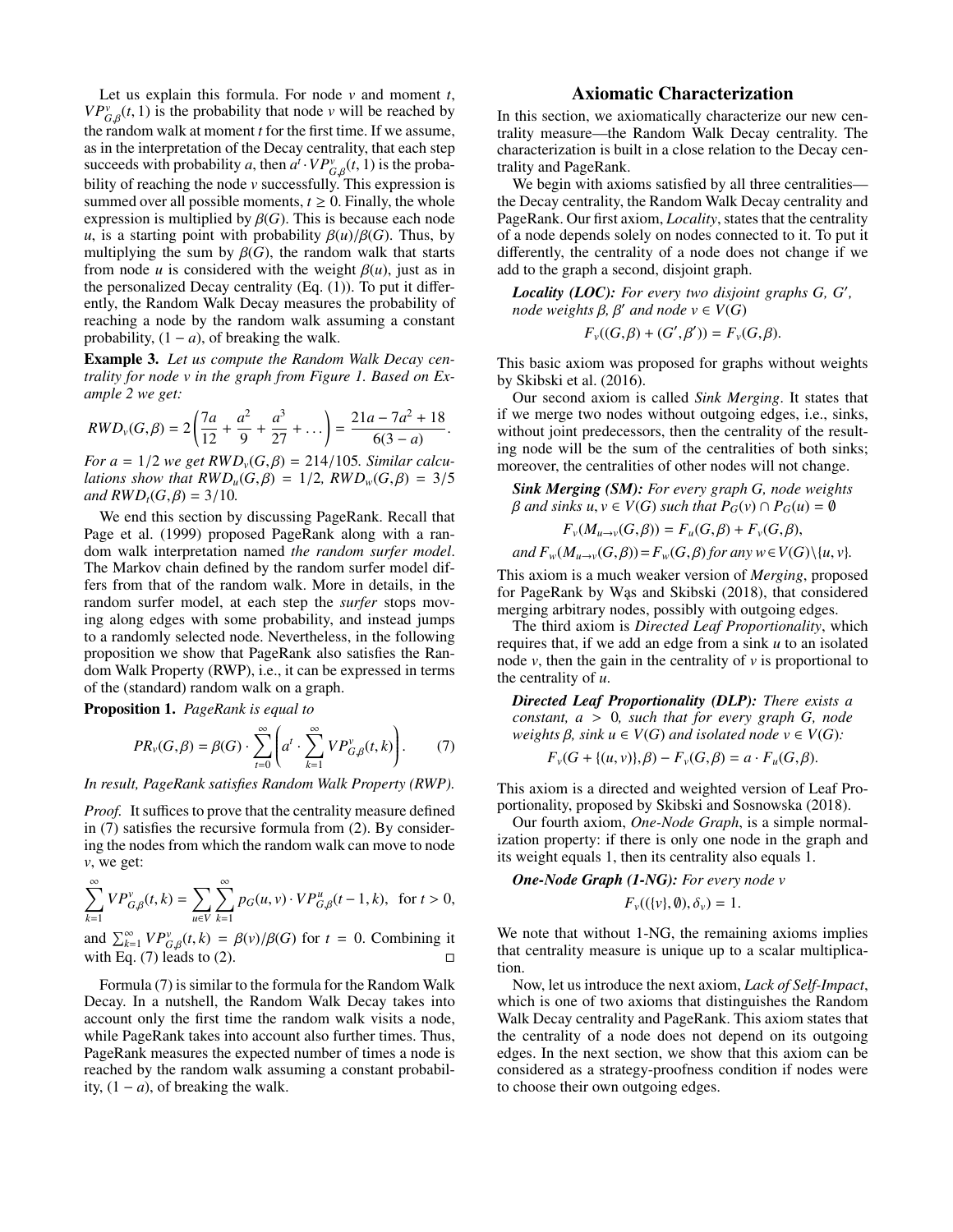*Lack of Self-Impact (LSI): For every graph G, node weights*  $\beta$  *and*  $(v, u) \in E(G)$ 

$$
F_{\nu}(G,\beta) = F_{\nu}(G - \{(v,u)\},\beta).
$$

In the following theorem, we show that the Random Walk Decay centrality is the only centrality measure that satisfies the Random Walk Property and the above five axioms: Locality, Sink Merging, Directed Leaf Proportionality, One-Node Graph and Lack of Self-Impact.

Theorem 2. *The Random Walk Decay centrality is the unique centrality measure that satisfies LOC, SM, DLP, 1- NG, LSI and RWP.*

*Proof (Sketch).* Due to space restrictions, we present only the sketches of the proofs in the paper.

The main idea of the proof relies on the class of broken cactus graphs. A graph *G* is called a *(directed) cactus* if it is strongly connected and each edge is part of exactly one cycle (Palbom 2005). A graph *G* is called a *broken cactus* if there exist two nodes, *<sup>s</sup>*, *<sup>t</sup>*, called *start* and *end* nodes, such that *t* is a sink and  $M_{t\rightarrow s}(G,\beta)$  is a cactus graph.

Assume that a centrality measure *F* satisfies LOC, SM, DLP, 1-NG, LSI and RWP. We begin our proof by showing that if the graph is a broken cactus such that only its start has non-zero weight, then the centrality *F* of its end equals the Random Walk Decay centrality (up to scalar multiplication).

*Claim 1: If centrality measure F satisfies LOC, SM, DLP and RWP, then there exists*  $\alpha \geq 0$  *such that for every broken cactus G that begins in s and ends in t it holds that*  $F_t(G, \delta_s) = \alpha R W D_t(G, \delta_s)$ .

This claim is proved by observing that every broken cactus can be obtained from a path by adding cactus graphs that overlap with the path on a single node.

Next, we show that for every sink we can construct a collection of broken cactus graphs such that the weighted sum of visiting probabilities of the ends of these graphs equals the visiting probability of a sink in the original graph.

*Claim 2: For every graph G, node weights* β *and sink*  $v \in V(G)$ *, there exists a collection of broken cactus graphs*  $G_1, \ldots, G_n$ *, that start in*  $s_1, \ldots, s_n$ *, respectively, end in v and pairwise overlap on* {*v*} *such that*

$$
VP_{G,\beta}^v(t,k) = \sum_{i=1}^n c_i \cdot VP_{G_i,\delta_{s_i}}^v(t,k)
$$

*for some constants*  $c_1, \ldots, c_n \geq 0$ *, for every t*  $\geq 0$  *and*  $k \geq 1$ .

We prove this claim by induction on the number of incoming edges of nodes that are not sinks and considering graphs with only one node having a non-zero weight.

Note that Claim 2 is a general property of the random walk and visiting probabilities, and does not depend on the axiom nor the centrality measure definitions. However, by combining it with RWP we get that the centrality of a sink can be determined from the centralities of the ends of broken cactus graphs. Hence, Claim 1 and Claim 2 imply that the centrality of a sink is equal to the Random Walk Decay centrality (up to scalar multiplication).

*Claim 3: If a centrality measure F satisfies LOC, SM, DLP and RWP, then there exists*  $\alpha \geq 0$  *such that for every graph G, node weights*  $\beta$  *and sink*  $v \in V(G)$  *it holds that*  $F_v(G, \beta) = \alpha RWD_v(G, \beta)$ *.* 

Now, consider an arbitrary graph, *G*, and a node,  $v \in V(G)$ . From LSI we know that the centrality of node *v* in graph *G* is the same as in the graph  $G - \Gamma_G^+(v)$  obtained by removing all outgoing edges of *v*. In the latter graph, node *v* is a sink, hence from Claim 3 and LSI we know that there exists a constant  $\alpha$  such that  $F_v(G, \beta) = F_v(G - \Gamma_G^+(v)) = \alpha R W D_v(G, \beta)$ . Finally, 1-NG implies that  $\alpha = 1$ ; this con- $\alpha RWD_\nu(G,\beta)$ . Finally, 1-NG implies that  $\alpha = 1$ ; this concludes the proof of Theorem 2. cludes the proof of Theorem 2.

The personalized Decay centrality based on the shortest paths also satisfies the five axioms stated above—LOC, SM, DLP, 1-NG and LSI—but violates the Random Walk Property. To obtain a unique axiomatic characterization, we introduce the *Shortest Paths Property*—an axiom that captures the fact that the centrality is based on distance, i.e., shortest paths, from other nodes in the graph. Our axiom is a direct translation of the definition of the class of *distance based centralities* by Skibski and Sosnowska (2018) to weighted and directed graphs.

*Shortest Paths Property (SPP): For every two graphs G, G', node weights*  $\beta$ ,  $\beta'$  such that  $\beta(G) = \beta'(G')$  and node  $y \in V(G) \cap V(G')$  if *node*  $v$  ∈  $V(G)$  ∩  $V(G')$ *, if* 

$$
|\{u \in V(G) : dist(u, v) = k, \beta(u) = \alpha\}|
$$
  
= 
$$
|\{u \in V(G') : dist(u, v) = k, \beta'(u) = \alpha\}|,
$$

*for every k*  $\in \mathbb{N}$  *and*  $\alpha \in \mathbb{R}$ *, then*  $F_v(G, \beta) = F_v(G', \beta')$ .

The following theorem shows that replacing the Random Walk Property with the Shortest Paths Property in the axiomatization of the Random Walk Decay centrality results in an axiomatization of the personalized Decay centrality. It is easy to observe that Lack of Self-Impact is implied by the Shortest Paths Property, so we omit the former axiom from the axiomatic characterization.

Theorem 3. *The personalised Decay centrality is the unique centrality measure that satisfies LOC, SM, DLP, 1-NG and SPP.*

*Proof (Sketch).* We will use induction on the number of edges in graph *G*. Based on LOC, it suffices to consider only connected graphs—if graph is not connected, then the centrality of every node is the same as in a connected graph with the same or less number of edges.

If a connected graph, *G*, has no edges, then it must have only one node, and from 1-NG, LOC and SM it can be shown that  $F_v(G, \beta) = \beta(v) = Y_v(G, \beta)$ . Now assume that *G* has at least one edge and for every graph *G*' with less edges it holds that  $F_v(\tilde{G}', \beta) = Y_v(G', \beta)$  for every  $v \in V(G')$ <br>and weights  $\beta$ . Fix node  $v \in V(G)$ . We will show that the and weights  $\beta$ . Fix node  $v \in V(G)$ . We will show that the centrality of *v* in *G* can be computed based on centralities in graphs with a smaller number of edges; hence it is unique.

First, observe that if there exists a node, *u*, with more than one outgoing edge, then at least one of these edges, say (*u*,*w*), can be removed without changing the distance from *<sup>u</sup>* to *v*; hence, from SSP we get  $F_v(G, \beta) = F_v(G - \{(u, w)\}, \beta)$ .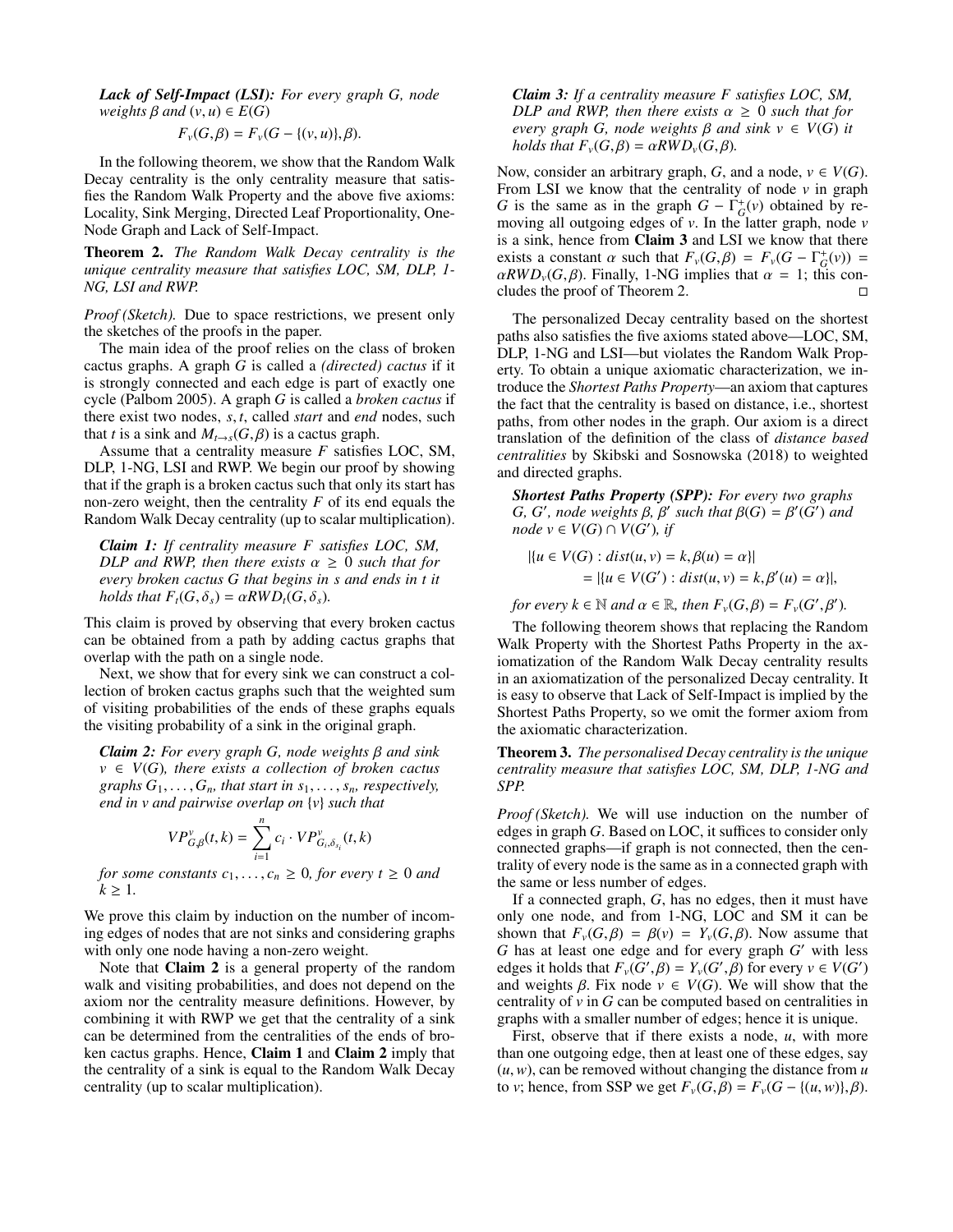|  | $ LOC SM DLP 1-NG   SPP RWP   LSI ES$ |  |  |
|--|---------------------------------------|--|--|
|--|---------------------------------------|--|--|

| Decay           |  |  |  |  |
|-----------------|--|--|--|--|
| <b>RW-Decay</b> |  |  |  |  |
| PageRank        |  |  |  |  |

Table 1: Summary of our axiomatic characterizations. The plus sign (+) indicates that the centrality measure satisfies the axiom, whereas the minus sign (-) indicates that the centrality measure violates it.

Analogously, if  $\nu$  has any outgoing edge,  $(\nu, \nu)$ , then from SSP deleting it does not affect the centrality of *v* and we get:  $F_v(G, \beta) = F_v(G - \{(v, w)\}, \beta).$ 

It remains to consider a connected graph in which (1) every node has at most one outgoing edge; (2) *v* is a sink. Since *G* is connected, *v* must have at least one incoming edge. We consider two cases separately:

- If  $\nu$  has exactly one incoming edge,  $(u, v)$ , then from LOC, DLP and the fact that *u* is a sink in graph  $G - \{(u, v)\}\$ we get that  $F_v(G, \beta) = a \cdot F_u(G - \{(u, v)\}, \beta) + \beta(v).$
- If *v* has at least  $k \geq 2$  incoming edges, then—since every node has at most one outgoing edge—these edges must be incident to *k* different nodes. In such a case, graph *G* can be decomposed into *k* graphs,  $(G_1, \beta_1), \ldots, (G_k, \beta_k)$ , that overlap only on node  $v$ , each with exactly one incoming edge to *v*. These graphs have fewer edges than *G*, and in all these graphs, *v* is a sink. Thus, using SM we get that  $F_v(G, \beta) = F_v(G_1, \beta_1) + \cdots + F_v(G_k, \beta_k).$

This concludes the proof of Theorem 3.

Finally, let us introduce our last axiom, called *Edge Swap*. This axiom states that if two nodes, *<sup>u</sup>*, *<sup>v</sup>*, have the same centrality and the same number of outgoing edges, then their edges are interchangeable. More specifically, if we replace edges  $(u, u')$  and  $(v, v')$  with edges  $(u, v')$  and  $(v, u')$ , then the centralities of all nodes will not change. As we will discuss centralities of all nodes will not change. As we will discuss in the next section, this axiom forbids the centrality from promoting the diversity of incoming edges.

*Edge Swap (ES): For every graph G node weight* β *and nodes*  $u, v \in V(G)$  *such that*  $F_u(G, \beta) = F_v(G, \beta)$  *and*  $|\Gamma_G^+(u)| = |\Gamma_G^+(v)|$ , if  $(u, u'), (v, v') \in E(G)$ , then the fol-<br>lowing holds for every  $w \in V(G)$ . *lowing holds for every*  $w \in V(G)$ *:* 

 $F_w(G - \{(u, u'), (v, v')\} + \{(u, v'), (v, u')\}, \beta) = F_w(G, \beta).$ 

The following theorem states that replacing Lack of Self-Impact with Edge Swap in the axiomatization of the Random Walk Decay centrality results in an axiomatization of PageRank.

Theorem 4. *PageRank is the unique centrality measure that satisfies LOC, SM, DLP, 1-NG, ES and RWP.*

*Proof (Sketch).* We use induction on the number of cycles in *G*. If there are no cycles in *G*, then the random walk visits each node once. Hence, from RWP, the centrality of any node,  $v$ , is the same as in the graph without outgoing edges of  $\nu$  and the thesis follows from **Claim 3** from the proof of

Theorem 2 and the fact that for every sink the Random Walk Decay centrality and PageRank are equal.

Now, consider an arbitrary graph *G* with *k* cycles and node weights  $\beta$ . Fix  $v \in V(G)$  that belongs to some cycle. Let us construct a new graph  $G' = (\{v', w\}, \{(v', w), \dots, (v', w)\})$ ,<br>disjoint with  $G$  where  $B(v') = F_u(G)$  and  $|F(G')| = |\Gamma^+(v)|$ . disjoint with *G*, where  $\beta(v') = F_v(G)$  and  $|E(G')| = |\Gamma_G^+(v)|$ .<br>From LOC we know that  $F_v(G) = F_v(G + G')$  for every  $u \in$ From LOC we know that  $F_u(G) = F_u(G + G')$  for every  $u \in$ *V*(*G*). Moreover, it can be shown from 1-NG, LOC and SM that  $F_{v'}(G') = \beta(v') = F_v(G)$ . Thus, nodes *v* and *v'* have the same centralities in  $G + G'$  and the same number of outgoing same centralities in  $G + G'$  and the same number of outgoing edges. Now, from ES replacing all outgoing edges of *v* with all outgoing edges of  $v'$  does not affect the centralities in the graph. Observe that this operation breaks the cycles that *v* belongs to in *G*. Hence, the obtained graph has less cycles than *G* and the thesis follows from the inductive assumption.  $\Box$ 

Table 1 summarizes our axiomatic results. Since SPP implies LSI, based on Theorem 3 we know that there exists no centrality that satisfies LOC, SM, DLP, 1-NG, SPP and ES.

# Comparison with PageRank

Our axiomatic characterizations highlight two differences between the Random Walk Decay centrality and PageRank. In this section, we focus on these two differences and show how they affect the behaviour of these centrality measures.

#### Strategy-proofness (with respect to outgoing edges)

In many settings, outgoing edges are subject to the node's decision or manipulations. Examples include the Twitter social network (where outgoing edges represent the accounts that are followed by a user) and the World Wide Web (where outgoing edges represent the links to other websites). Consequently, Lack of Self-Impact can be considered a property of *strategy-proofness* for centrality measures—if outgoing edges do not affect the centrality of a node, then the node has no incentive to manipulate its outgoing connections.

Interestingly, PageRank does not satisfy Lack of Self-Impact. In the following example we show how, by adding outgoing edges, a node can increase its centrality and position in the ranking according to PageRank, but not according to the Random Walk Decay centrality.

Example 4. *Consider graph G from Figure 2. Graph G consists of two 4-cycles,*  $(u_1, u_2, u_3, u_4, u_1)$ ,  $(v_1, v_2, v_3, v_4, v_1)$ . *The two cycles are connected via 3 edges:*  $(v_4, u_4)$ ,  $(u_3, v_3)$ , *and*  $(u_2, v_2)$ *. Due to the edges connecting both cycles, the nodes v*2*, v*3*, and v*<sup>4</sup> *are visited more often (and earlier) by the random walk, and are thus ranked first by both PageRank and the Random Walk Decay centrality. Node u*1*, that will be of our interest, is ranked* 5*th according to both measures.*

*Figure 2 also depicts G*<sup>0</sup> *, which is obtained from G by adding the edge* (*u*<sup>1</sup>, *<sup>u</sup>*4)*. Since this is an outgoing edge for u*1*, adding it does not a*ff*ect the Random Walk Decay centrality of u*1*. In contrast, this edge has a significant impact on PageRank of u*1*. The reason lies in the fact that the random walk will now visit u*<sup>1</sup> *much more often—whenever the random walk reaches node u*1*, with probability* <sup>1</sup>/<sup>2</sup> *it will go back to u*<sup>4</sup> *from which the only outgoing edge goes to u*1*. In*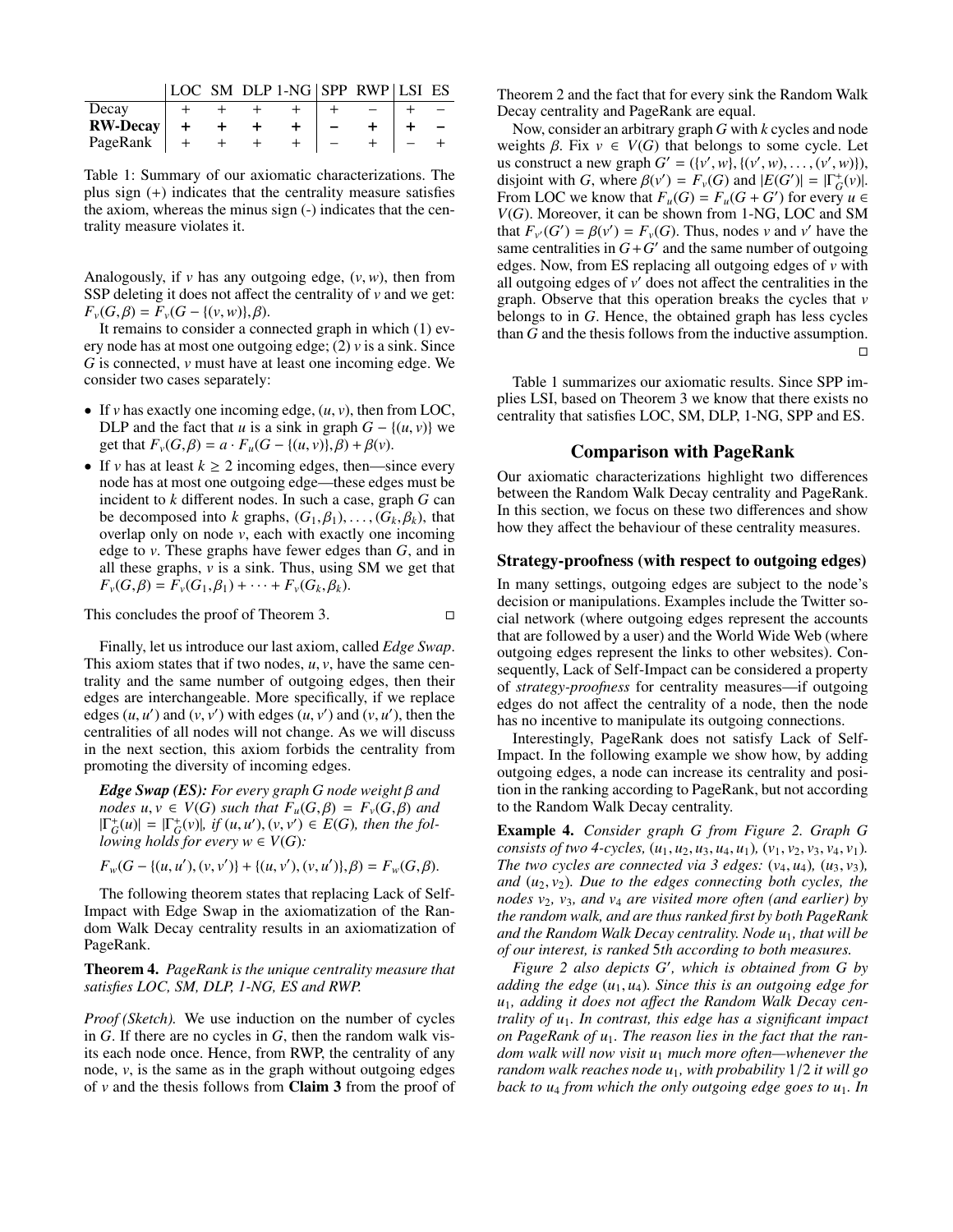

Figure 2: Two graphs considered in Example 4, namely  $G =$  $(V, E)$  and  $G' = (V, E')$  with unit weights:  $\beta(v) = 1$  for every  $v \in V$  Graph  $G'$  is obtained from graph  $G$  by adding  $(u_1, u_2)$  $v \in V$ . Graph *G*<sup>'</sup> is obtained from graph *G* by adding  $(u_1, u_4)$ .

*result, both u*<sup>1</sup> *and u*<sup>4</sup> *top the ranking according to PageRank. The centralities of all nodes for a* <sup>=</sup> <sup>0</sup>.<sup>8</sup> *are as follows:*

|       | node v   $PR_{\nu}(G, \beta)$ | $PR_{v}(G',\beta)$ | $RWD_\nu(G,\beta)$ | $RWD_v(G',\beta)$ |
|-------|-------------------------------|--------------------|--------------------|-------------------|
| $v_3$ | $6.82$ (1st)                  | 6.08(3rd)          | $4.67$ (1st)       | $4.36$ (1st)      |
| $v_4$ | $6.45$ (2nd)                  | 5.86(4th)          | $4.43$ (2nd)       | $4.21$ (2nd)      |
| $v_2$ | 5.80(3rd)                     | $5.13$ (5th)       | 4.13(3rd)          | 3.77(4th)         |
| $u_2$ | $4.84$ (4th)                  | 3.62               | 3.75(4th)          | 3.02              |
| $u_1$ | $4.81$ (5th)                  | $6.56$ (2nd)       | 3.72(5th)          | 3.72(5th)         |
| $u_4$ | 4.76                          | 6.95(1st)          | 3.68               | 3.94(3rd)         |
| $v_1$ | 3.58                          | 3.35               | 2.76               | 2.60              |
| $u_3$ | 2.94                          | 2.45               | 2.48               | 2.17              |

In Example 4, a node improved its PageRank by adding an edge to its direct predecessor. In the next section, we will discuss how incoming edges affect both centrality measures.

# Diversity (of incoming edges)

One of the characteristic properties of PageRank is its recursive formula (see (2)), which states that PageRank of a node depends solely on PageRank of its direct predecessors (or, more precisely, nodes incident to its incoming edges). Intuitively speaking, PageRank of a node does not depend on the position in the network of its predecessors, but only on their centrality. In our axiomatic characterization, this property is captured by Edge Swap, which implies that an incoming edge from a node with the lowest centrality in a densely connected part of the graph could be as profitable as an incoming edge from a node with the highest centrality in a different, less densely connected part.

The Random Walk Decay centrality does not satisfy Edge Swap. In fact, the node can achieve higher centrality if it has incoming edges from a diverse set of nodes, i.e., coming from different parts of the network. We demonstrate this point with the following example.

Example 5. *Consider graph G from Figure 3. This graph consists of three more densely connected parts, so called* communities:  $\{u_1, u_2, u_3\}$ ,  $\{v_1, v_2, v_3\}$  *and*  $\{w_1, w_2, w_3, w_4\}$ . *These communities are connected through nodes*  $u_1, v_1, w_1$ *which form a 3-clique. Since w*<sup>1</sup> *belongs to the biggest community, both its Random Walk Decay centrality and its PageRank are the highest. The nodes u*<sup>1</sup> *and v*<sup>1</sup> *have the second highest values, with symmetrical positions in the graph.*

Figure 3 also depicts the graph G', which is obtained from *G by rewiring the two highlighted (red) edges. Specifically, the edges*  $(u_2, u_1)$  *and*  $(v_2, v_1)$  *are replaced by*  $(u_2, v_1)$  *and* 



Figure 3: Two graphs considered in Example 5, namely  $G = (V, E)$  and  $\tilde{G}' = (V, E')$  with unit weights:  $\beta(v) = 1$  for every  $v \in V$  Graph G' is obtained from graph G by replacing every  $v \in V$ . Graph *G*' is obtained from graph *G* by replacing edges  $(u_2, u_1)$  and  $(v_2, v_1)$  with edges  $(u_2, v_1)$  and  $(v_2, u_1)$ .

 $(v_2, u_1)$ ; in result, the two new edges connect two commu*nities. Since u<sub>2</sub> and v<sub>2</sub> both have two edges and clearly the same centralities in graph G, from Edge Swap we know that* PageRank of every node in G' is the same as in G. In con*trast, the centralities of both nodes*  $u_1$  *and*  $v_1$  *increase according to the Random Walk Decay centrality. This is because, according to this centrality, an edge from a di*ff*erent community is more profitable than an edge from your own community. In our example, the random walk that starts from nodes v*<sup>2</sup> *and v*<sup>3</sup> *reaches node u*<sup>1</sup> *faster in graph G*<sup>0</sup> *; the same holds for node v*1*. In result, in G*<sup>0</sup> *, the Random Walk Decay centralities of u*<sup>1</sup> *and v*<sup>1</sup> *are higher than the Random Walk Decay centrality of node w*1*. The centralities of all nodes for <sup>a</sup>* <sup>=</sup> <sup>0</sup>.<sup>8</sup> *are:*

*node v*  $PR_v(G, \beta)$   $PR_v(G', \beta)$   $RWD_v(G, \beta)$   $RWD_v(G', \beta)$ <br>*w*, 7.15 (1st) 7.15 (1st) 4.40 (1st) 4.40 (3rd)

| $W_1$      | $7.15$ (1st) $7.15$ (1st) |              | 4.40(1st)    | 4.40(3rd)    |
|------------|---------------------------|--------------|--------------|--------------|
| $u_1$      | $7.06$ (2nd)              | $7.06$ (2nd) | $4.15$ (2nd) | 4.46 $(1st)$ |
| $v_1$      | $7.06$ (2nd)              | 7.06(2nd)    | 4.15(2nd)    | $4.46$ (1st) |
| $W_3$      | $4.33$ (4th)              | 4.33(4th)    | 2.62         | 2.62         |
| $W_2, W_4$ | $4.16$ (5th)              | $4.16$ (5th) | $2.74$ (4th) | 2.74         |
| $u_2, v_2$ | 4.02                      | 4.02         | 2.56         | 2.85(4th)    |
| $u_3, v_3$ | 4.02                      | 4.02         | 2.56         | 2.70         |
|            |                           |              |              |              |

Example 5 shows that the Random Walk Decay centrality increases when incoming edges become more diverse. As such, it avoids putting at the top of the ranking several nodes from the same community, which often happens in PageRank (Avrachenkov and Litvak 2006; Zhirov, Zhirov, and Shepelyansky 2010).

# Related Work

Our paper belongs to a line of papers that study the axiomatic properties of centrality measures (Boldi and Vigna 2014; Bloch, Jackson, and Tebaldi 2016; Skibski, Michalak, and Rahwan 2018). In particular, our axiomatization of the Decay centrality relies on a recent axiomatization for undirected graphs proposed by Skibski and Sosnowska (2018).

To date, the only axiomatized centrality measure based on the random walk was PageRank. Palacios-Huerta and Volij (2004) proposed an axiomatization of the simplified version of PageRank. Altman and Tennenholtz (2005) also focused on a simplified version of PageRank, but axiomatized the ranking, rather than the numerical values. Recently, Was and Skibski (2018) proposed the first axiomatization of